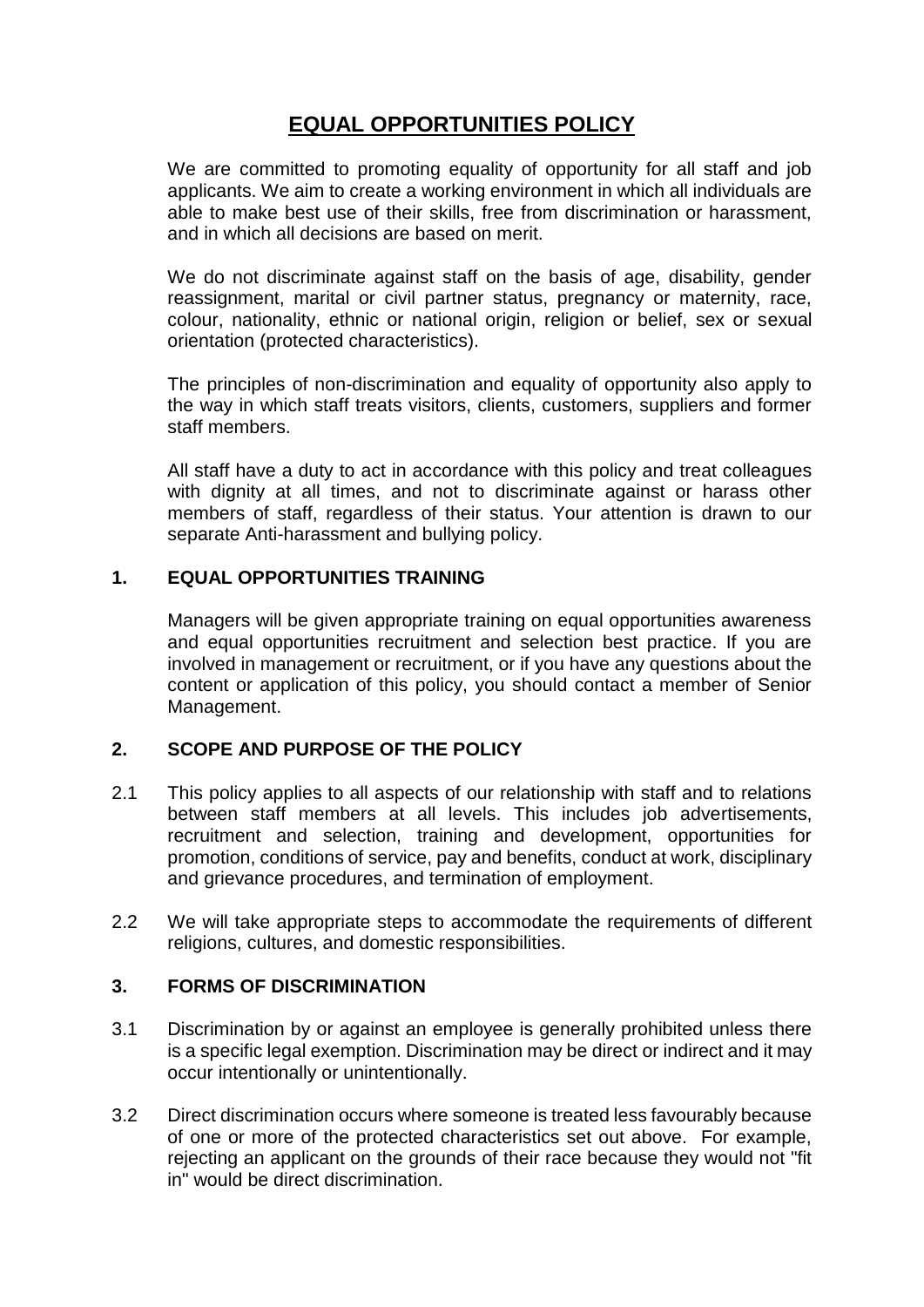- 3.3 Indirect discrimination occurs where someone is disadvantaged by an unjustified provision, criterion or practice that also puts other people with the same protected characteristic at a particular disadvantage. For example, a requirement to work full time puts women at a particular disadvantage because they generally have greater childcare commitments than men. Such a requirement will need to be objectively justified.
- 3.4 Harassment related to any of the protected characteristics is prohibited. Harassment is unwanted conduct that has the purpose or effect of violating someone's dignity, or creating an intimidating, hostile, degrading, humiliating or offensive environment for them. Harassment is dealt with further in our Antiharassment and Bullying Policy.
- 3.5 Victimisation is also prohibited. This is less favourable treatment of someone who has complained or given information about discrimination or harassment, or supported someone else's complaint.

## **4. RECRUITMENT AND SELECTION**

- 4.1 We aim to ensure that no job applicant suffers discrimination because of any of the protected characteristics above. Our recruitment procedures are reviewed regularly to ensure that individuals are treated on the basis of their relevant merits and abilities. Job selection criteria are regularly reviewed to ensure that they are relevant to the job and are not disproportionate.
- 4.2 Job advertisements should avoid stereotyping or using wording that may discourage particular groups from applying.
- 4.3 We take steps to ensure that our vacancies are advertised to a diverse labour market. Where appropriate, use may be made of lawful exemptions which should be set out in the advertisement.
- 4.4 Applicants should not be asked about health or disability before a job offer is made. There are limited exceptions which should only be used management approval. For example:
	- a) Questions necessary to establish if an applicant can perform an intrinsic part of the job (subject to any reasonable adjustments).
	- b) Questions to establish if an applicant is fit to attend an assessment or any reasonable adjustments that may be needed at interview or assessment.
	- c) Positive action to recruit disabled persons.
	- d) Equal opportunities monitoring (which will not form part of the decision-making process).
- 4.5 Applicants should not be asked about past or current pregnancy or future intentions related to pregnancy. Applicants should not be asked about matters concerning age, race, religion or belief, sexual orientation, or gender reassignment without the approval of Human Resources (who should first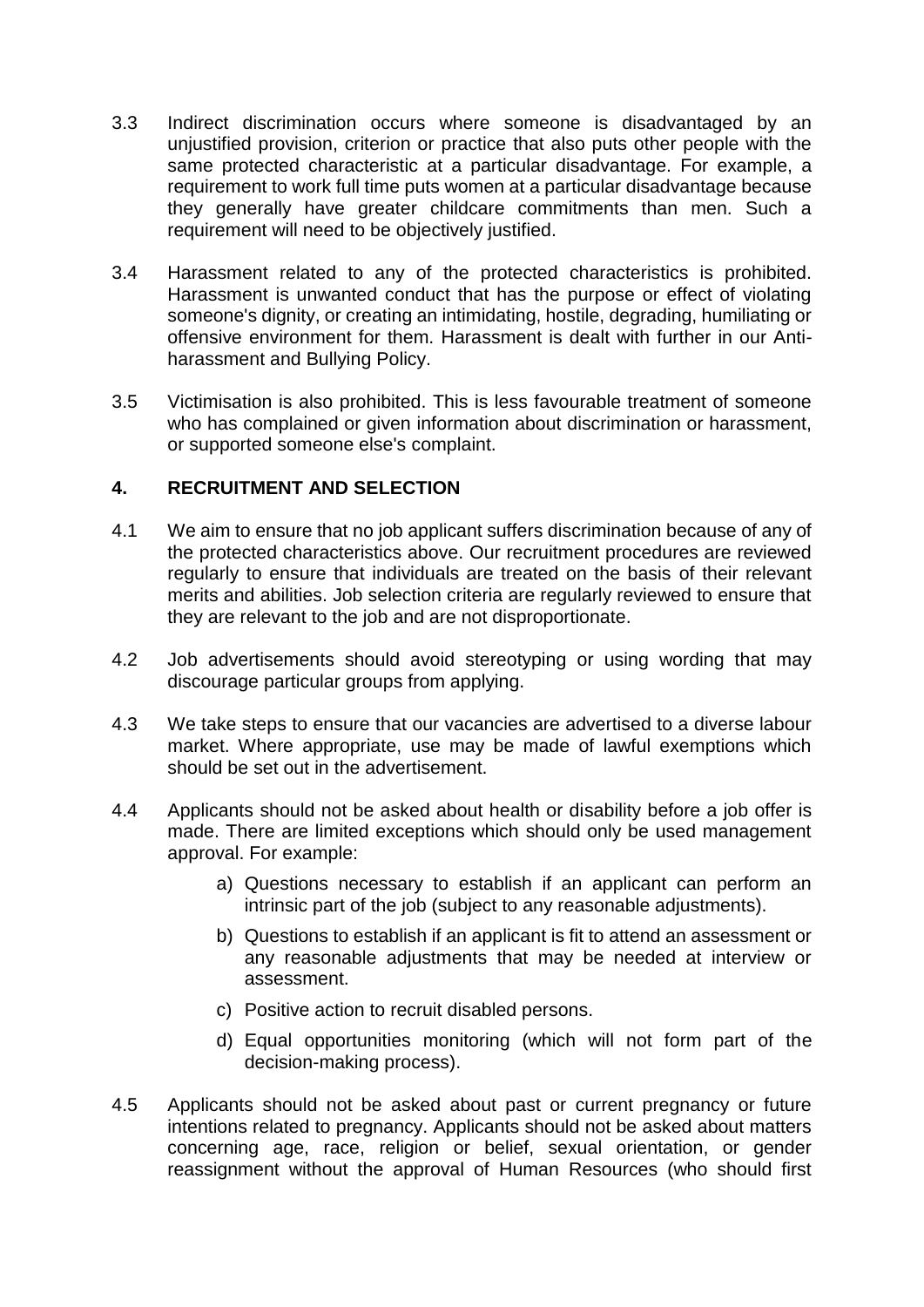consider whether such matters are relevant and may lawfully be taken into account).

- 4.6 We are required by law to ensure that all employees are entitled to work in the UK. Assumptions about immigration status should not be made based on appearance or apparent nationality. All prospective staff, regardless of nationality, must be able to produce original documents (such as a passport) before employment starts, to satisfy current immigration legislation. The list of acceptable documents is available from the UK Border Agency.
- 4.7 To ensure that this policy is operating effectively, and to identify groups that may be underrepresented or disadvantaged in our organisation, we monitor applicants'ethnic group, gender, disability, sexual orientation, religion and age as part of the recruitment procedure. Provision of this information is voluntary and it will not adversely affect an individual's chances of recruitment or any other decision related to their employment. The information is removed from applications before short-listing, and kept in an anonymised format soley for the purposes stated in this policy. Analysing this data helps us take appropriate steps to avoid discrimination and improve equality and diversity. Any monitoring shall be done in accordance with the Company's obligations under the GDPR.

## **5. STAFF TRAINING AND PROMOTION AND CONDITIONS OF SERVICE**

- 5.1 Staff training needs will be identified through regular staff appraisals. All staff will be given appropriate access to training to enable them to progress within the organisation and all promotion decisions will be made on the basis of merit.
- 5.2 Workforce composition and promotions will be regularly monitored to ensure equality of opportunity at all levels of the organisation. Where appropriate, steps will be taken to identify and remove unjustified barriers and to meet the special needs of disadvantaged or underrepresented groups.
- 5.3 Our conditions of service, benefits and facilities are reviewed regularly to ensure that they are available to all staff who should have access to them and that there are no unlawful obstacles to accessing them.

## **6. TERMINATION OF EMPLOYMENT**

- 6.1 We will ensure that redundancy criteria and procedures are fair and objective and are not directly or indirectly discriminatory.
- 6.2 We will also ensure that disciplinary procedures and penalties are applied without discrimination, whether they result in disciplinary warnings, dismissal or other disciplinary action.

# **7. DISABILITY DISCRIMINATION**

7.1 If you are disabled or become disabled, we encourage you to tell us about your condition so that we can support you as appropriate.